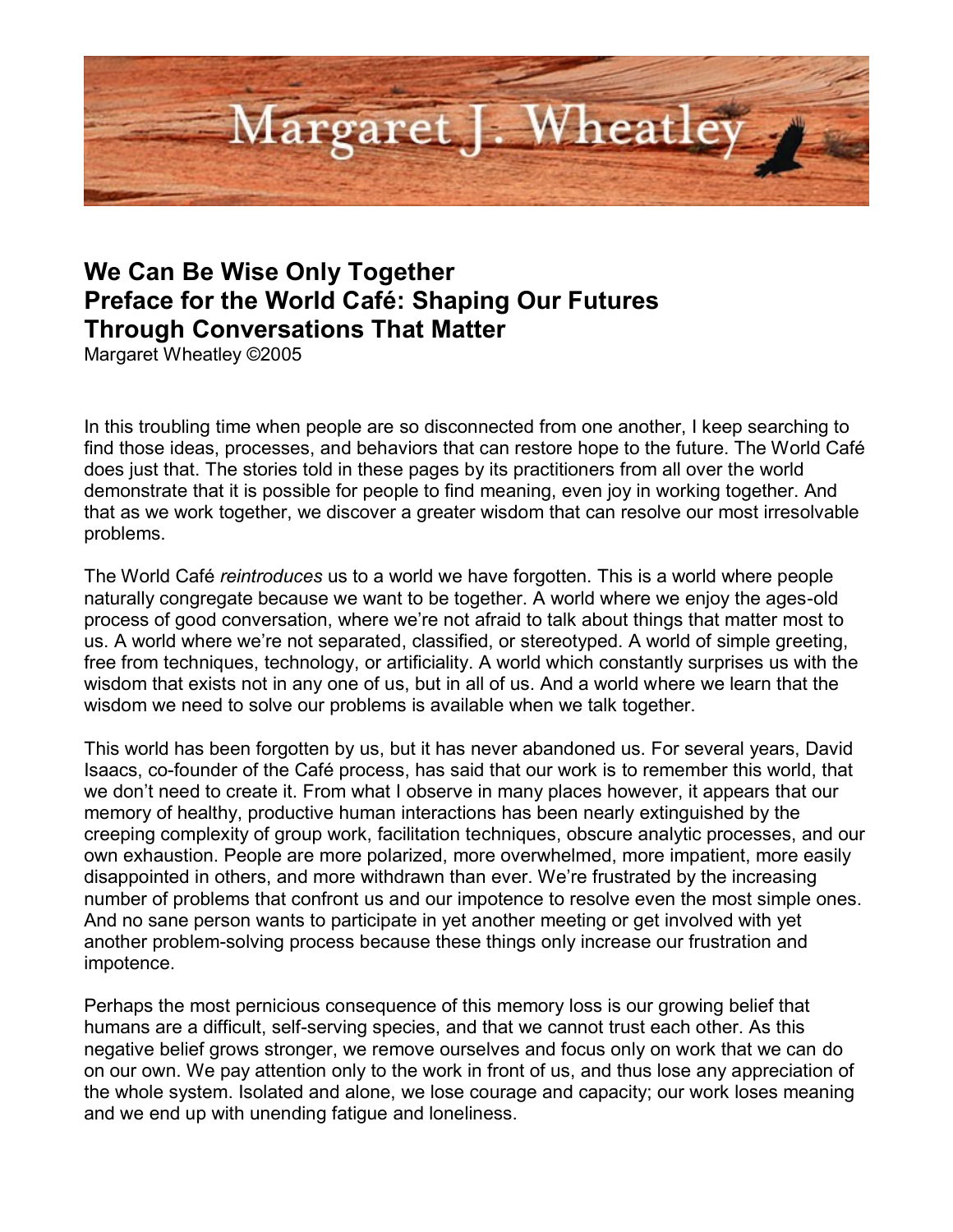The World Café process reawakens our deep specie's memory of two fundamental beliefs about human life. First, we humans want to work together on things that matter to us. In fact, this is what gives satisfaction and meaning to life. Second, as we work together, we are able to access a greater wisdom that is found only in the collective.

As you read the stories and counsel in this wonderful book, *The World Cafe*, you will see these two beliefs brought to life in the café process. In order to provoke your exploration of them, I'd like to underline some of the dimensions of the Café process that bring these beliefs into vibrant, healthy reality.

**Believe in everybody.** The World Café is a good, simple process for bringing people together around questions that matter. It is founded on the assumption that people want to work together, *no matter who they are.* For me, this is a very important assumption. It frees us from our current focus on personality types, learning styles, meme colors, emotional IQ—all the popular ways we currently use to pre-identify and pre-judge people. Each of these typologies ends up separating and stereotyping people. This is not what was intended by their creators, but it is what has happened.

The Café process has been used in many different cultures, amongst many different age groups, for many different purposes, and within many different types of communities and organizations. *It doesn't matter who the people are—the process always works.* It works because *all people* can work well together, can be creative and caring and insightful when they're engaged in meaningful work. I hope that these stories inspire us to move away from all the preconditions we currently use about who should be involved, who should attend a meeting, all the careful but ill-founded analysis we put into constructing the "right" group.

**Diversity**. It's important to notice the diversity of the places and purposes for which the World Café has been used. These pages contain a rich illustration of a value I live by—we need to "depend on diversity." Diversity is a survival skill these days, because there's no other way to get an accurate picture of any complex problem or system. We need many eyes and ears and hearts engaged in sharing perspectives. How else can we create an accurate picture of the whole if we don't honor the fact that we each see something different because of who we are and where we sit in the system? Only when we have many different perspectives do we have enough information to make good decisions.

And exploring our differing perspectives always brings us closer together. One café person said it well: "You're moving among strangers, but it feels as if you've known these people for a long time."

**Invitation**. In every World Café, there's a wonderful feeling of invitation. Attention is paid to creating "hospitable space". But the hospitality runs much deeper. It is rooted in the host's awareness that everyone is needed, that anyone might contribute something that suddenly sparks a collective insight. Café facilitators act like true hosts—creating a spirit of welcome that is missing from most of our processes. It's important to notice this in the stories here, and to contrast it with your own experience of setting up meetings and processes. What does it feel like to be truly wanted at an event, to be greeted by facilitators who delight in your presence, to be welcomed in as a full contributor?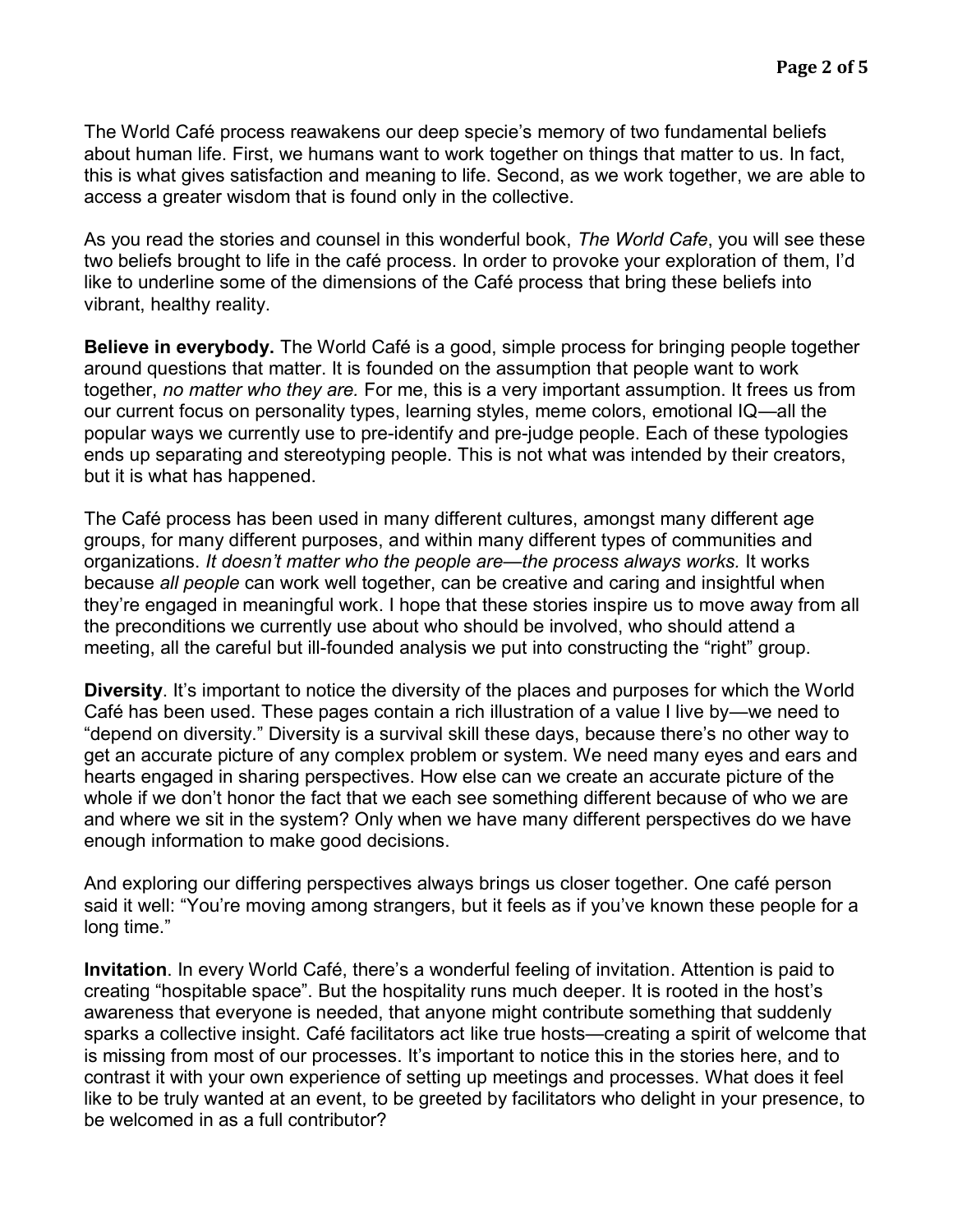**Listening.** When people are engaged in meaningful conversation, the whole room reflects our curiosity and delight. People move closer physically, their faces exhibit intense listening and the air becomes charged with their attention to each other. A loud, resonant quiet develops, broken by occasional laughter. It becomes a challenge to call people back from these conversations, (which I always take as a good sign.)

**Movement**. In the café process, people move from table to table. But it's much more than physical movement. As we move, we leave behind our roles, our preconceptions, our certainty. Each time we move to a new table, we lose more of ourselves and become bigger—we now represent a conversation that happened among several people. We move away from a confining sense of self and our small certainties into a spaciousness where new ideas can reveal themselves. As one participant describes it: "It's almost as if you don't know where the thought came from because it's merged so many times that it's been molded and shaped and shifted with new dimensions. People are speaking for each other and using words that started somewhere else that they hadn't thought of before."

We also move into a greater awareness as we look for connections amongst the conversations, as we listen to voices other than our own. Patterns become apparent. Things we couldn't see from our own narrow perspective suddenly become obvious to the entire group.

**Questions**. Cafes, like all good conversations, succeed or fail based on what we're talking about. Good questions--ones that we care about and that we want to answer—call us outward and to each other. They are an invitation to explore, to venture out, to risk, to listen, to abandon our positions. Good questions help us become both curious and uncertain, which is always the road that opens us to the surprise of new insight.

**Energy**. I've never been in a World Café that was dull or boring. People become energized, inspired, excited, creative. Laughter is common, playfulness abounds even with the most serious of issues. For me this is proof positive of how much we relish being together, of how wonderful it is to rediscover the fact of human community. As one host from a very formal culture says: "My faith in people has been confirmed. Underneath all the formal ways of the past, people really want to have significant conversations. People everywhere truly love to talk with each other, learn together, and make a contribution to things they care about."

## **Discovering Collective Wisdom**

These are some of the Café design dimensions that bring out the best in us. But this is only half the story. Café conversations take us into a new realm, one that has been forgotten in modern, individualistic cultures. This is the realm of collective intelligence, of the wisdom we possess as a group that is unavailable to us as individuals. This wisdom emerges as we get more and more connected with each other, as we move from conversation to conversation, carrying the ideas from one conversation to another, looking for patterns, suddenly surprised by an insight we all share. There's a good scientific explanation for this because this is how all life works. As separate ideas or entities become connected to each other, life surprises us with emergence, the sudden appearance of new capacity and intelligence.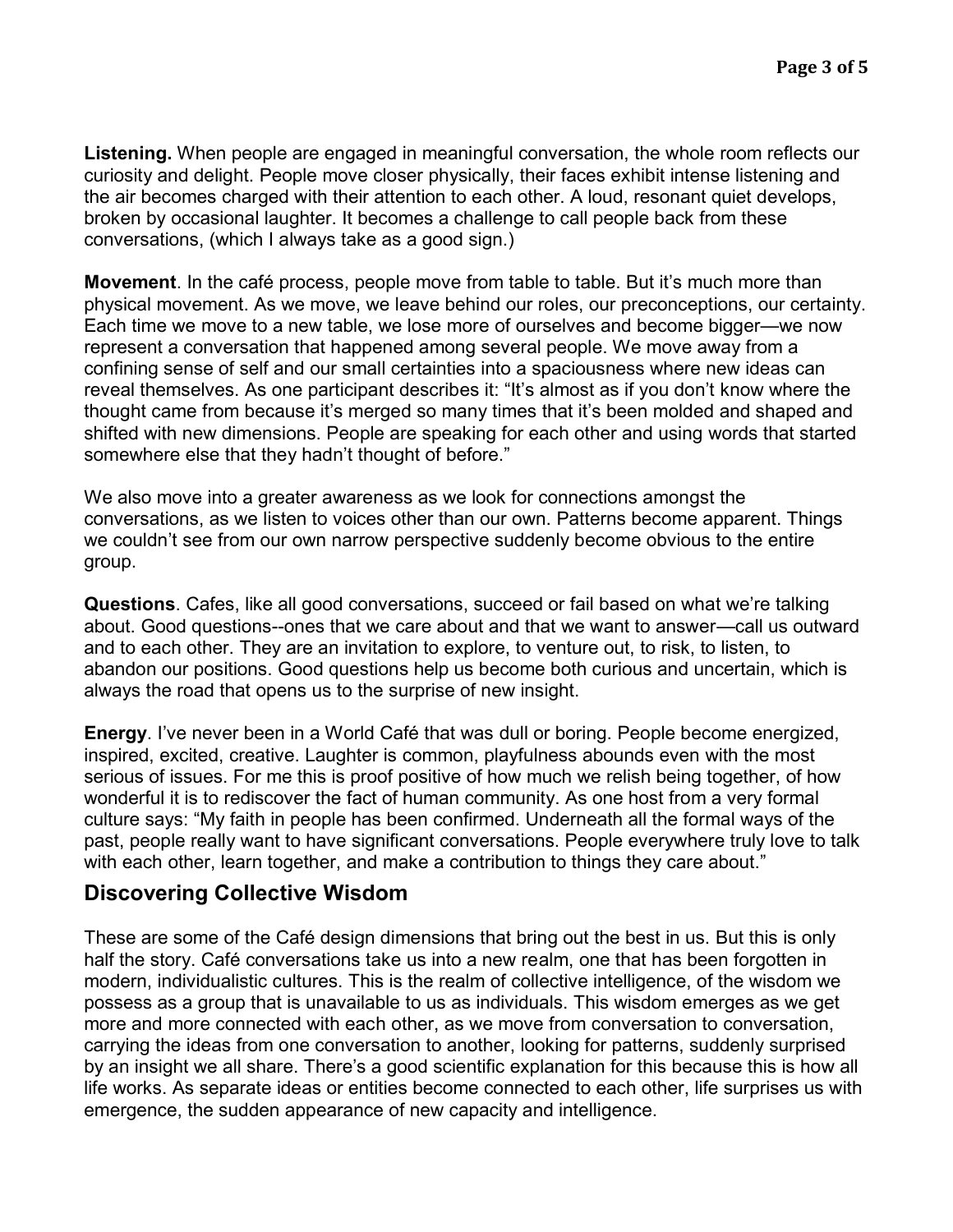To those of us raised in a linear world with our minds shrunken by detailed analyses, the sudden appearance of collective wisdom always feels magical. I am fascinated by the descriptions given by Café participants of this emergence. Here are a few quotes from them:

- the magic in the middle
- the voice in the center of the room
- the magic in experiencing our own and other people's humanity around whatever the content is.
- something coming to life in the middle of the table
- what joins us together—a larger whole that we always knew was there, but never really appreciated.
- a spinning sphere or ball suspended above all the tables, which is the spirit of the whole community or the spirit of whatever the project is. It gets more colorful and brighter as more people touch it.

For me, the moments when collective wisdom appears are always breathtaking. Even though I know such wisdom is bound to appear, I'm always stunned with delight when it enters the room. And the appearance of such wisdom is a huge relief. We actually do know how to solve our problems! We can discover solutions that work! We've just been looking in the wrong places—we've been looking to experts, or external solutions, or to detailed, empty analyses. And all this time, the wisdom has been waiting for us, waiting for us to enter into meaningful conversations and deeper connections, waiting for us to realize that we can be wise only together.

One last comment. One of the wonderful things about this book is that it is designed to give us an enticing taste of a Café experience; as much as is possible, it embodies what it describes. In these pages, we are introduced to many strangers, diverse people we don't know who may be doing work very different from our own. They relay stories of their many experiences in using the World Café. Their stories are compelling and it's possible to feel as if we're sitting with them at an intimate café table, exchanging tales, learning from each other, moving closer. Then our gifted host, Juanita, enters and warmly invites us to another level of learning. She speaks in the Café voice, inviting, curious, inquiring. With her guidance, we can see things that weren't clear, or learn principles that we can use in our own work. And as stories and learnings weave together, we can begin to notice patterns and insights that weren't available to us before we opened the book. In the end, we too may experience a collective insight, a wider wisdom, the magic of thinking together.

I hope you will enjoy this book for all that it offers. I hope you will read it, savor it, use it, do it. If enough of us do so, we can reintroduce many people to a world where people enjoy working together, where collective activity yields true insight and solutions, where work and life are revived with meaning and possibility. In this way, we truly can restore hope to the future.